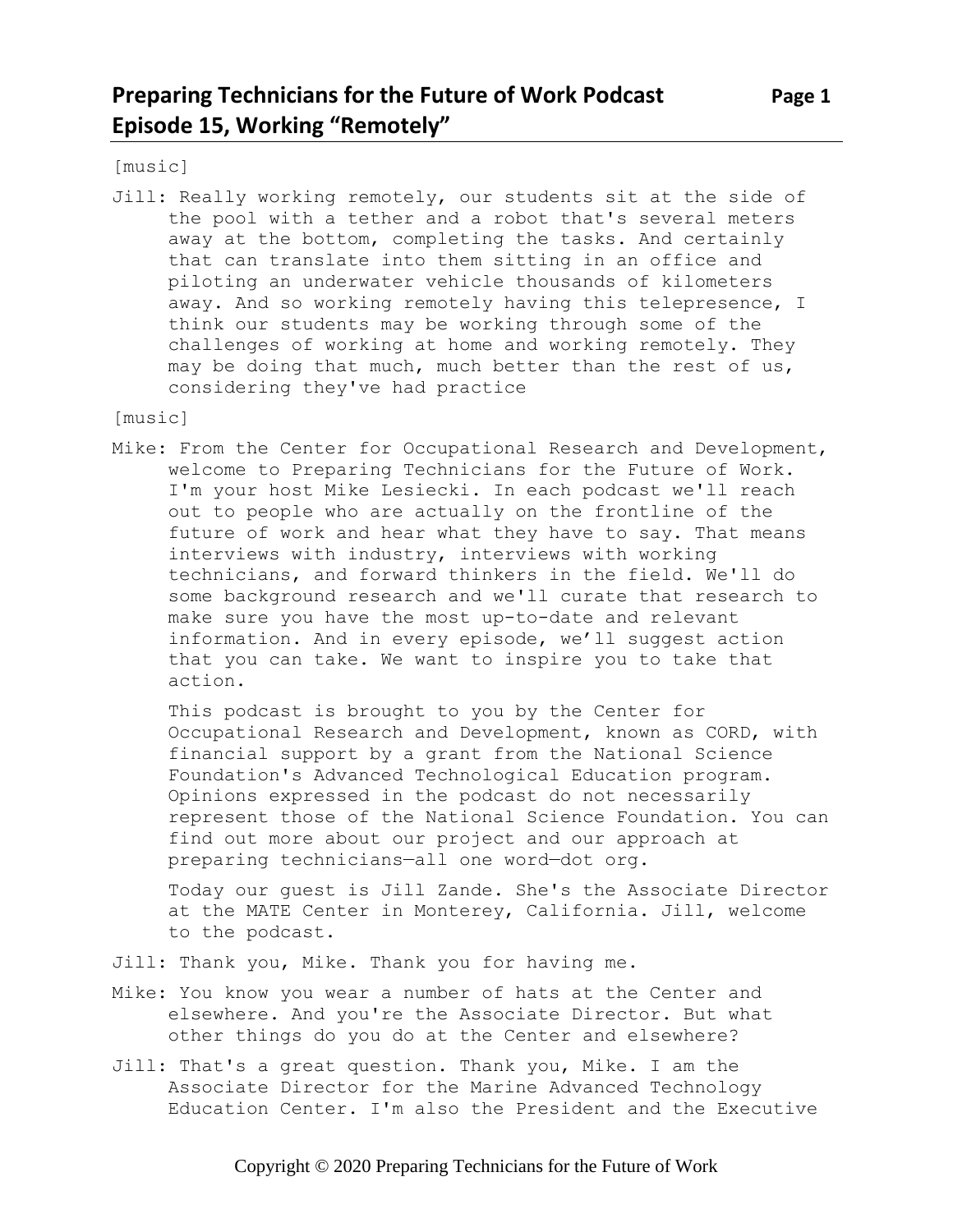#### **Preparing Technicians for the Future of Work Podcast Page 2 Episode 15, Working "Remotely"**

Director of MATE Inspiration for Innovation, which is the 501(c)3 nonprofit that was inspired and created by the principals of the MATE Center. The MATE Center has been funded as an ATE Center for nearly 23 years. I've been with the center for 22 of those years.

And MATE uses underwater robotics and ocean and water themes to challenge students to learn and creatively apply STEM skills (science, technology, engineering, math skills) to solving real world problems. And we try to do that in such a way that also builds their critical thinking, collaboration, entrepreneurship, and innovation. And, as you mentioned, we're based in Monterey Peninsula College in Monterey, California.

There's one more hat that I wear more recently. I'm also a Co-PI with the National Center for Autonomous Technologies, which was funded as an ATE Center last July.

- Mike: Interesting. That's great Jill. By the way, we're talking to each other from our home offices today, aren't we?
- Jill: We are! And I'm sure we're not alone in experiencing some of the challenges working from home.
- Mike: Right. You know, Jill, in our discussion today, I want to start with a particular question. How do you or how does really any educational-oriented organization engage employers? And importantly today, how do you keep them engaged for the long term? What do you think, Jill?
- Jill: Mike, that is a really important question. It's an important question overall, but it's especially important in the light of COVID-19, when many of our programs and the activities that we use to engage employers have either been canceled, put on hold, or transitioned to online. So, I can share two examples, pathways really, that MATE has taken to engage and retain our employers over the long term.

So, we have a technical internship program where we place students "out to sea" on oceanographic research vessels. With that program, that was pretty straightforward. Oceanographic research vessels were and are still in need of marine technicians to support the work that they do. So again, the students go out. They gain experience. They build skills. They see if the job is a good fit for them.

And on the flip side, the employers can determine if the students are a good fit for them. And in many cases, it's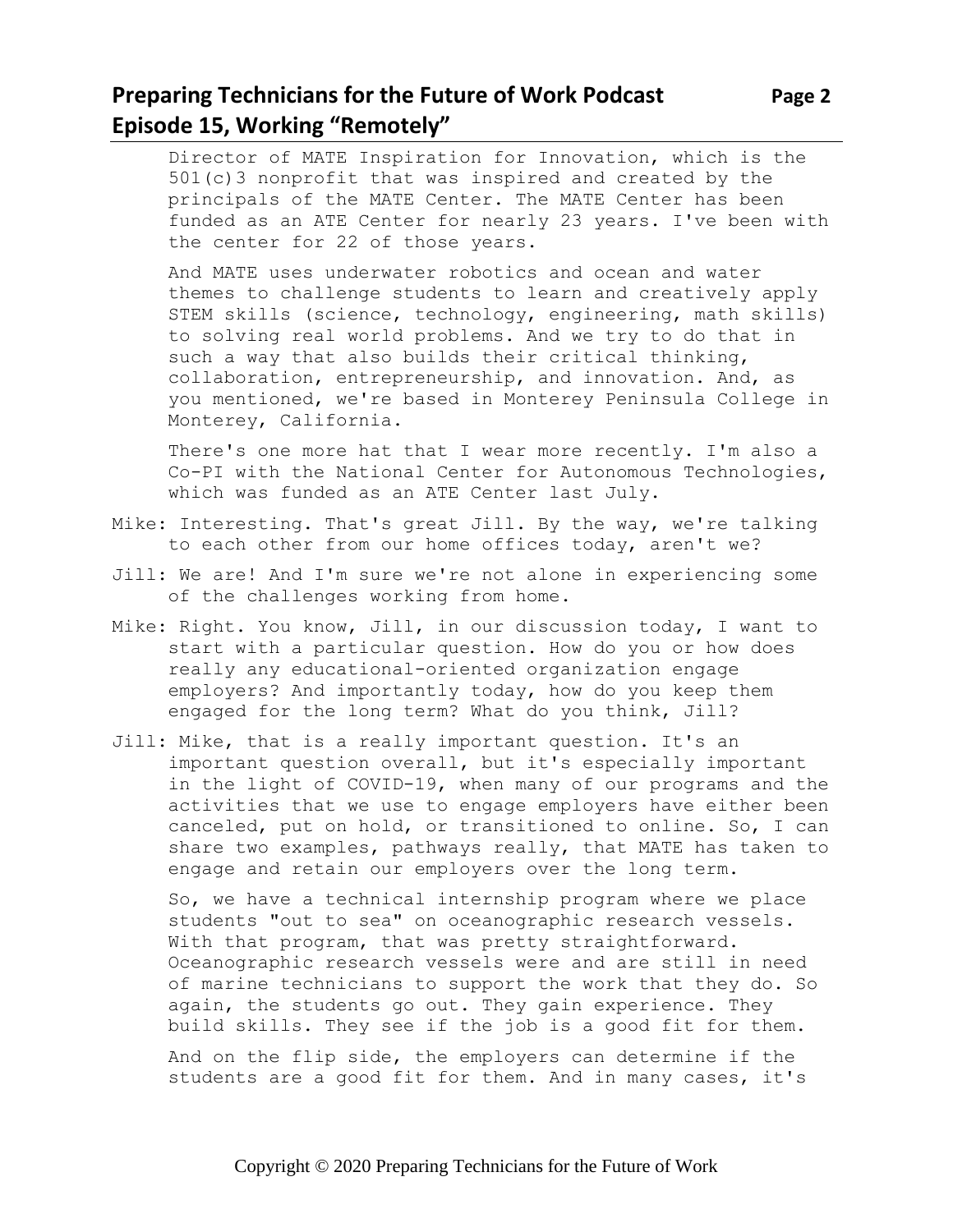#### **Preparing Technicians for the Future of Work Podcast Page 3 Episode 15, Working "Remotely"**

led to employment, which is really the ultimate return on investment.

Mike: Sure.

Jill: With the global MATE ROV Competition, it was the Marine Technology Society who came to us.

The Marine Technology Society is a professional society. It's really an umbrella society that represents marine professionals from government, academia, research, to industry. So, it was the Marine Technology Society's ROV Committee that came to us. They were looking for help. They wanted to develop a program that provided students with the skills that their industry needed, that their employers and the organizations that they represented needed. And perhaps equally as important, they wanted to raise awareness of the vast array of career opportunities available in the ocean enterprise.

So, MTS not only initiated and motivated the creation of the ROV competition, but they also supported its development. I mean that in terms of both finances, but also in opening the door to employers and working professionals. And they brought them along. They really helped to give us legitimacy and credibility. So, in that respect you could say they were definitely our "champion" and promoted us. And again, opened the door to so many employers and working professionals.

- Mike: So, that's one of your key lessons right there. Identify a champion. In this case, interesting: a society representing a broad industry segment. There's other types of champions, too. But that seems to be real success factor for that industry engagement, doesn't it?
- Jill: You know, it really was for us. And I really want to make that point not to underestimate the power and the partnership that a professional society can bring to you. In this case, again, it was the Marine Technology Society who approached us. And has really been a fantastic and a long-term relationship.

But, not only did they benefit our programs, but they also, as you can imagine, benefit our students. Professional societies like MTS often have scholarships available for students. And a lot of great career building skill workshops. And so, again, I would not underestimate the power of the partnership with the professional society.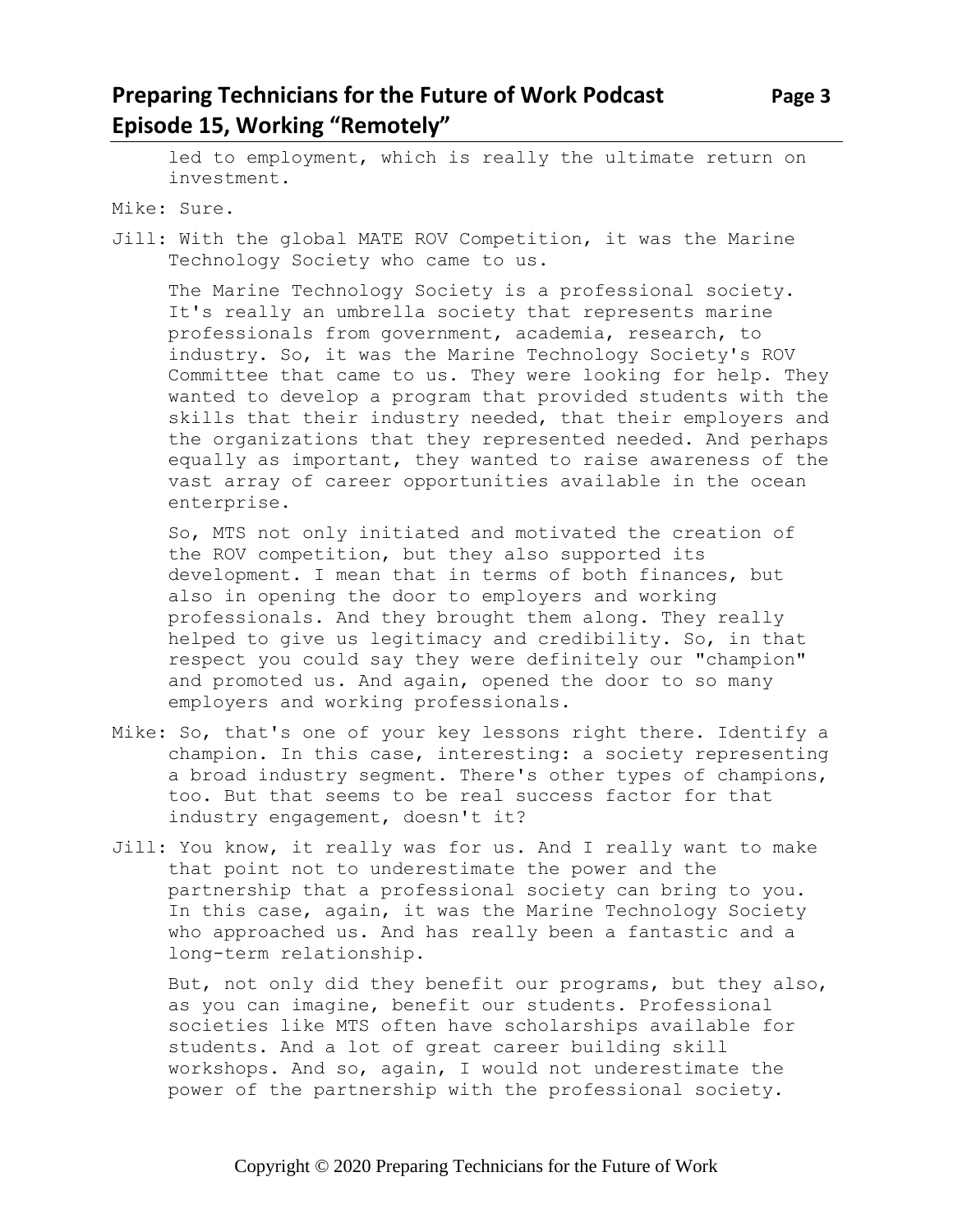## **Preparing Technicians for the Future of Work Podcast Page 4 Episode 15, Working "Remotely"**

And one other thing, Mike, you mentioned that beyond MTS, our champions, we have a number of them that have engaged with us and then promoted us to their organizations and other working professionals, their colleagues. And it's really been someone who has had direct contact with our programs. Maybe, for example, volunteer as a judge at one of our competition events, or perhaps their child or a relative participated. There was some engagement where they were able to really see and experience the benefits and the impact firsthand. And I think that really comes down to: we gave them something tangible they could grab on to. We gave them a defined tangible event, piece, program, and role that they could really grab on to.

- Mike: So, in other words, that's how you're demonstrating thatyou mentioned ROI (Return On Investment)—to these partners because, it seems to me, industry always wants to know, "Okay, what's my ROI here?" Do they also get access to the workforce? Maybe earlier access to the workforce? Is that a driver for them?
- Jill: Absolutely, Mike. Absolutely. With the employers and the working professionals that are involved with our competition, they get access firsthand, in-person, right up front on the side of the pool deck watching these students in action. And they have an opportunity to interact, make contact, and certainly communicate directly to the students. So, that's huge.

And I want to mention another type of champion. Yes, the ROI, having a skilled individual that they can hire and help to meet their workforce needs and be successful and help their company to be successful. But we've also had champions from a place where you might not expect it. And that's the marketing and communications department. I can't tell you how many times I've been at an industry conference and had someone come up, look at our poster of sponsors, see their competitor's logo, for example, and ask where THEIR company's logo was. They wanted to raise the company's visibility in this case, right? It was about not being outdone by their competitors. But they really wanted to raise the visibility of their company. Get their company's name out there. Because they also recognized, in addition to keeping up with their competitors, that these students, someday there'll be in the workplace. Maybe they won't work for their company, but they'll be in the workplace. And they could be in a position where they are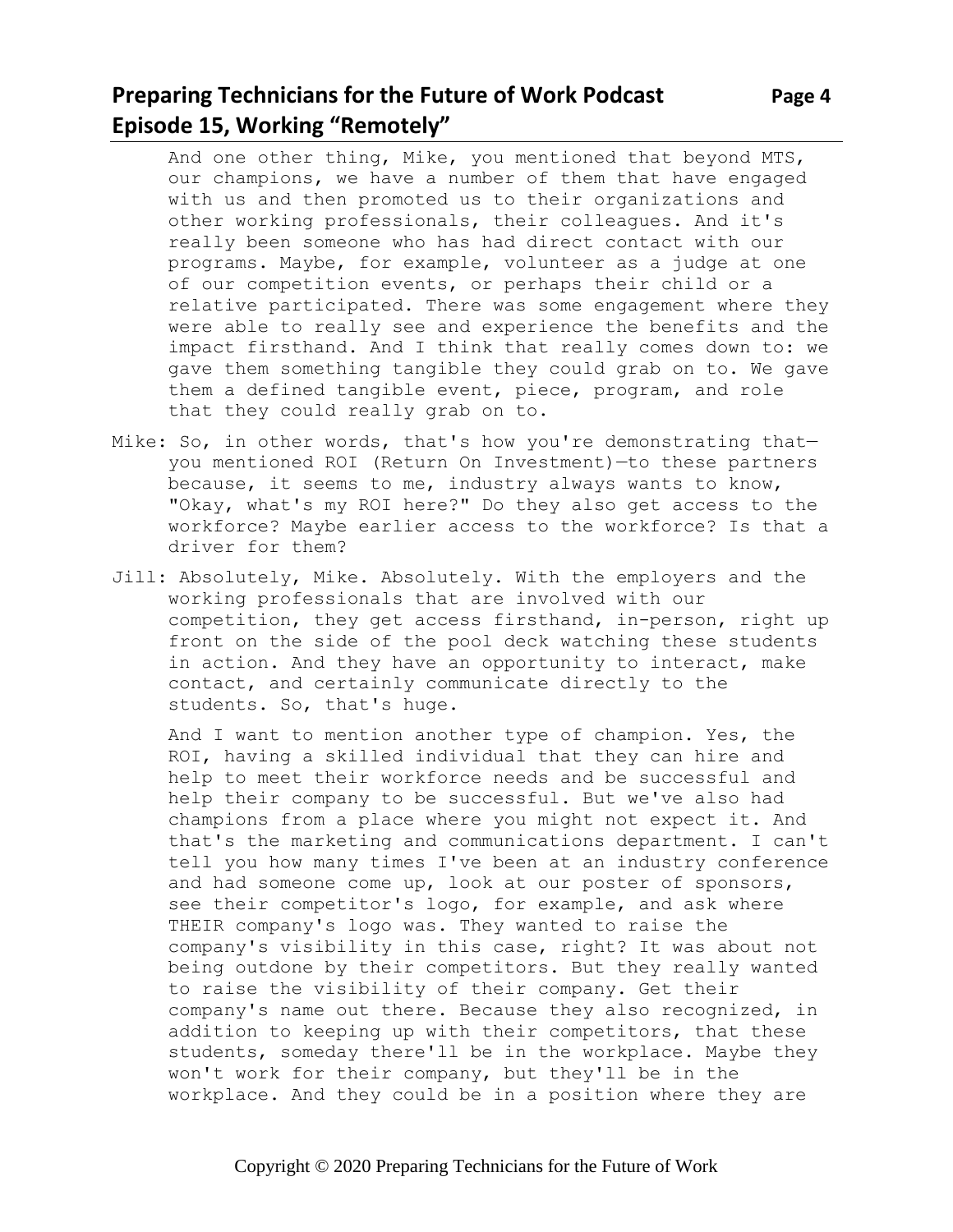#### **Preparing Technicians for the Future of Work Podcast** Page 5 **Episode 15, Working "Remotely"**

responsible for purchasing, for making those types of decisions.

- Mike: Sure. Sure.
- Jill: And they appreciate that those students, if they remember that company and their products, they may end up being one of their customers.
- Mike: Gotcha. So, I see what you're saying. Think about return on investment, the return to that industry engagement, but also part of that equation is giving them visibility. I like that idea, especially when they say, wait a minute, where's OUR logo when those other people's are up there? I like that, Jill.
- Jill: And you know what Mike? I just want to add: more recently we've had employers join us and engage with us for a different type of ROI and that's "corporate responsibility." I think I've seen more and more businesses and corporations are realizing that, to attract and keep the best and brightest talent, they have to show that they care about things like the environment. Like social justice. Like giving back to the community. Like creating a welcoming and equitable work environment and a corporate culture that builds trust and encourages innovation and entrepreneurship. And so, it's a very different way of thinking, but I can tell you that corporate responsibility, that environmental, social and government piece, especially for larger corporations, is becoming more and more important.
- Mike: I think that's right because our skilled technical workforce that is entering these industries, their awareness of those issues are right there! And I think companies do need to respond to it, as you say, Jill.

I have a follow-up question. We talked about this "workforce." Certainly you work at an institution that helps prepare those students for the workforce. How do you know what skills and abilities they need now and in the near future? How do you know that? How do you tailor the programs or your competitions to focus those skills, so when the students become first-time employees that the companies value them? How do you know what's coming or what they need today, Jill?

Jill: That is another great question, Mike. But before I answer that, I just want to make one more point about keeping and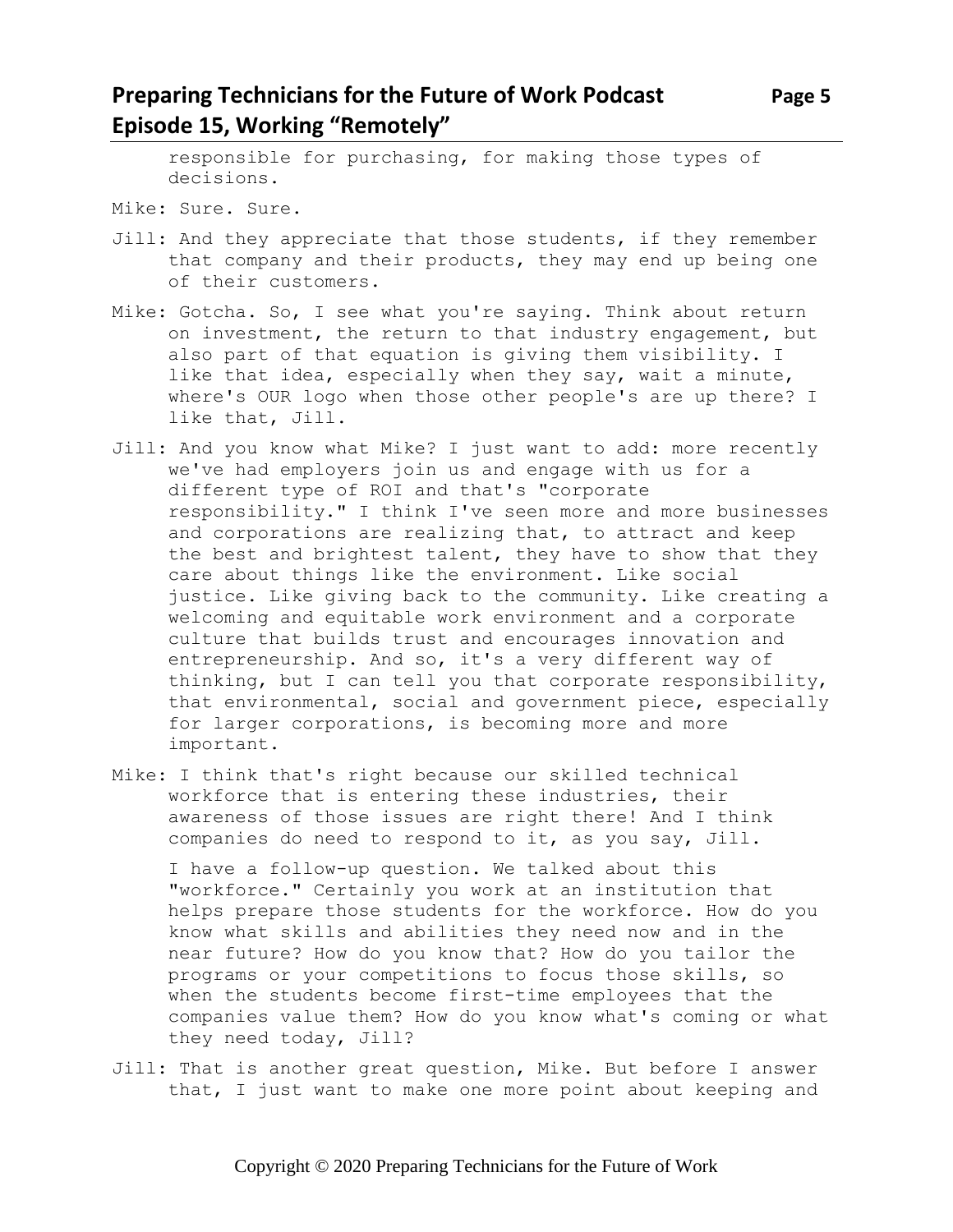## **Preparing Technicians for the Future of Work Podcast** Page 6 **Episode 15, Working "Remotely"**

engaging employers for the long term. Communication is also key, especially when it comes, again, to keeping them involved for the long term.

And especially now, in light of COVID-19, as I mentioned before. You know, a number of organizations have canceled programs and events, or put them on hold, or transition them online. And so, it's really important. I'm getting ready myself. We made the announcement back in March that we canceled the 2020 MATE ROV competition season. And it's time for me to reach back out to our sponsors, and our supporters, and the employers who are involved with us, and let them know, "Hey, we're still here. The teams are still innovating. And building. And working together." Actually a number of them have transitioned to making face shields for the medical community. And one team actually has a patent pending on a low cost ventilator system. So, I think that's something that our employers, even though it's not about an underwater robot at this point, it is about these teams and these students still creating and innovating. And I think it's important to let them know that, to have that touch point. That we're still here. And we'll be back stronger than ever next year.

So, now to your question. The MATE Competition, the MATE ROV Competition: it's global. It's been around for nearly 20 years!

- Mike: Yes.
- Jill: And it's really amazing to think that it has been that long. I believe it's safe to say, Mike, I'm going to go out on a limb here and say this: that the MATE ROV Competition is the only competition of its size and magnitude to have been founded by NSF ATE funding.

Mike: Yes.

Jill: The ATE program gave birth and established this global competition. And the competition is rooted in workforce development and workforce research. The MATE center, we've done a number of workforce studies and research into marine-related occupations. We did that in the early days and up until about six or so years ago. And that work resulted in MATE's knowledge and skill guidelines for various marine occupations. They really were the foundation for the competition.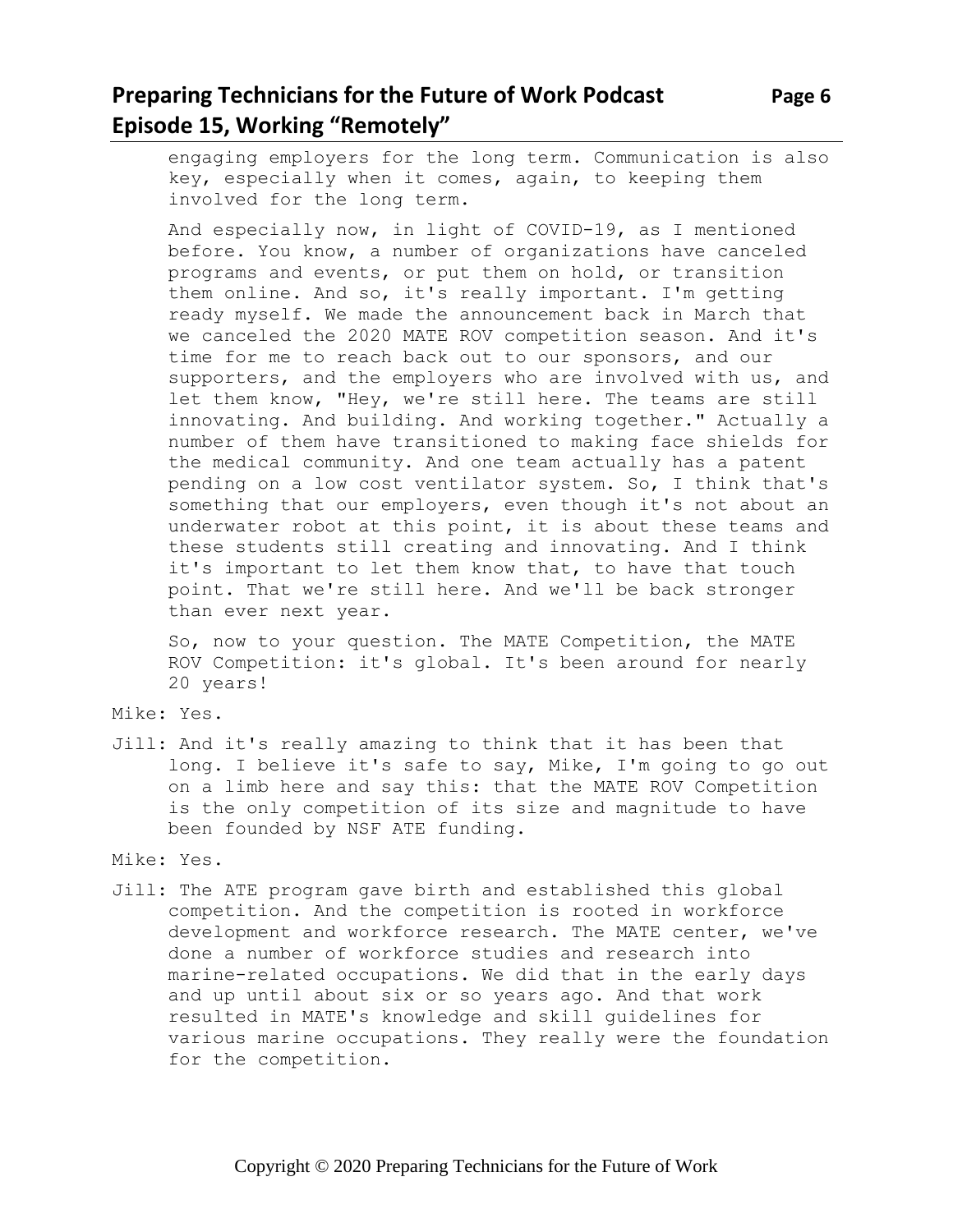# **Preparing Technicians for the Future of Work Podcast Page 7 Episode 15, Working "Remotely"**

But the question now becomes, and you said it earlier, "How do we stay relevant? And how do we continue to incorporate the skills needed by today's and tomorrow's workforce? How do we stay on top of things?" And for us, Mike, the answer has really been with our competition alumni.

Our former competitors: who are now out working in a variety of technical fields—from marine to aerospace to automotive. We are so fortunate that many of them stay engaged with the competition. They volunteer as judges. They mentor teams. They promote us to their employer and organization and other coworkers. And, perhaps most critically, they work with us to ensure that the competition stays relevant and focuses on the skills that are needed out there in the workplace.

And if you'll let me, I'll give you an example. This is my favorite example. We have three competition alumni who now work at General Motors. And, you know, they've judged at the World Championship event for several years now. So, a couple years back, about three, four years ago, we asked them, we said, "What are you seeing in your workplace? What are some skills? And what are the up-and-coming technologies? What should we focus on?" And they almost said in unison: autonomous technologies. Artificial intelligence. Because at GM they work on self-driving cars. They work on sensors. Rear backup cameras. And so, not only did they give us that idea, but they actually worked with us to develop tasks and scenarios that we could incorporate into the competition. Tasks that could be solved autonomously. And they worked with us to develop those. And they also worked with us on the rubrics to evaluate and score them. Because in the end we are a competition, right? Someone's going to get points for this!

So, it's been really incredible. Our competition, our robot will always have a tether. It's got a tether from the robot up to the surface to a control system. And the students sit and pilot it from the surface. But we can stay relevant by incorporating some things like, again, tasks that can be accomplished autonomously. We can build in some of these things to help keep us relevant. And our competition alumni are helping us to do that.

Mike: That's a great window into that world of industry, right? To USE the alumni. I think many programs across the country already do this to some extent, but could even do it more: reach out to their alumni to help them shape what the needs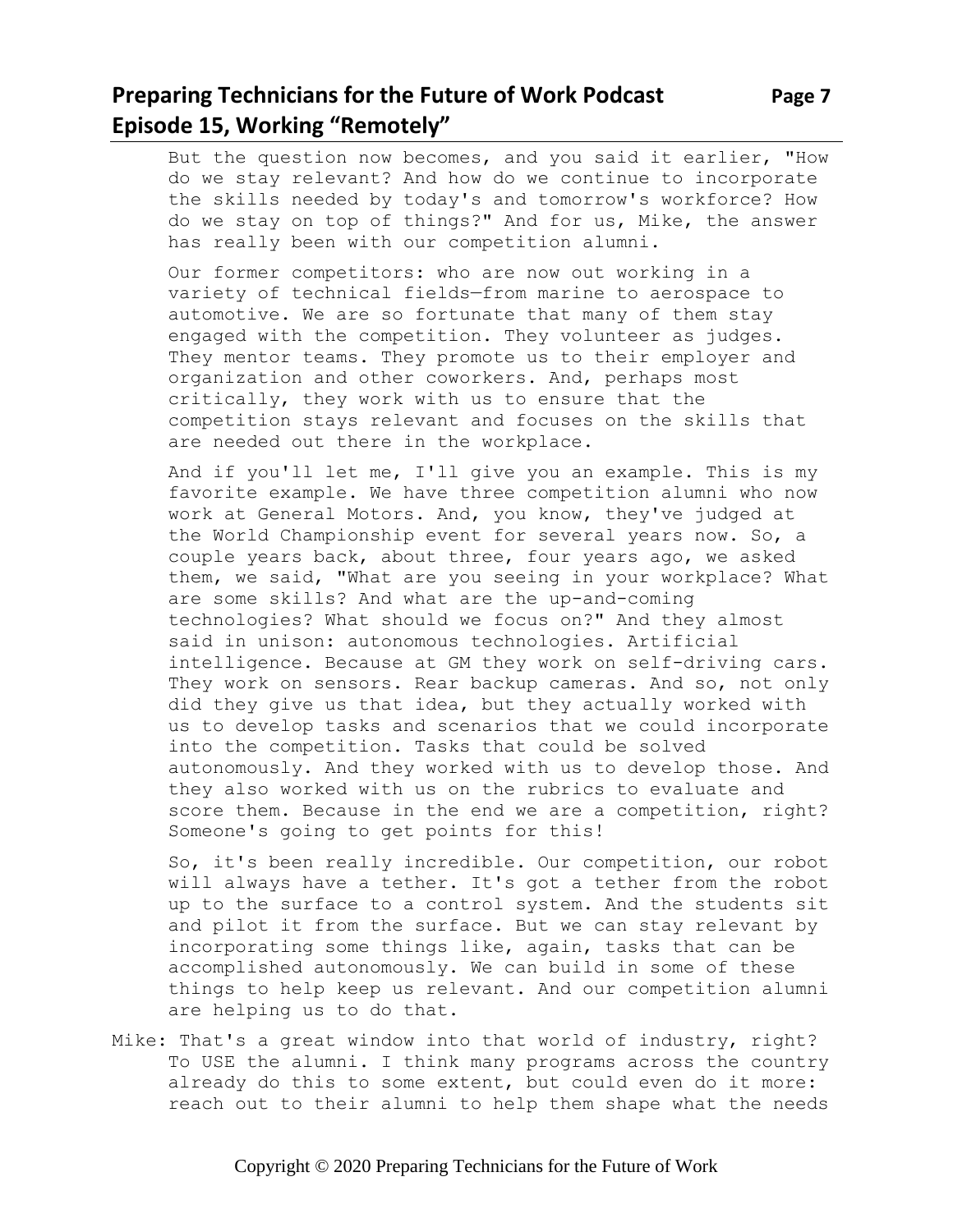for industry are NOW, to help them shape their programs. So, I just think that's a good idea.

- Jill: Yeah, it's really been incredible. And I think when I talk about these three individuals at GM, and you know we have a number of other alumni who are out there, again, in various industries, it also highlights the transferability of the skill sets that we're developing.
- Mike: Sure.
- Jill: And many of our alumni go off into the marine workplace. They enter the ocean enterprise. But some go off into the different industries. And so, I think it just highlights that.

But yeah, back to the point, I think competition alumni yes, many programs engage them, and I think it's important to keep that engagement. To keep tabs on them. To have them come back and work with you and give you feedback on the program. I mean, they're the ones out there living and breathing the current workforce. And they can be such assets to you and your program.

- Mike: That's a great point. You know, I'm going to ask you to get out your crystal ball for a minute. You talked a bit about the need for some of these future technologies, particularly autonomous. You mentioned that. But if you had that crystal ball, you're looking into it, let's say two or three years out after the pandemic situation has resolved, what do you think the industry will be looking for in marine technicians in that future timeframe? What sort of skills, knowledge, and abilities will they be looking for?
- Jill: You know we mentioned autonomous technologies, artificial intelligence, data management, of dealing with data. As you can imagine in the oceanographic research community, especially with some of these cabled observatories, they're collecting huge amounts of data. So, how to manage that, how to make sense of it is hugely important.

And again, autonomous technologies, artificial intelligence, which includes programming and computer science, cloud computing, all of those technical skills. They are and will continue to be important in the future.

I think equally, if not, perhaps more important are the soft skills. The employability skills. The 21st century workplace skills. Whatever label or name you choose to put on them. I mean if you look at reports that have come out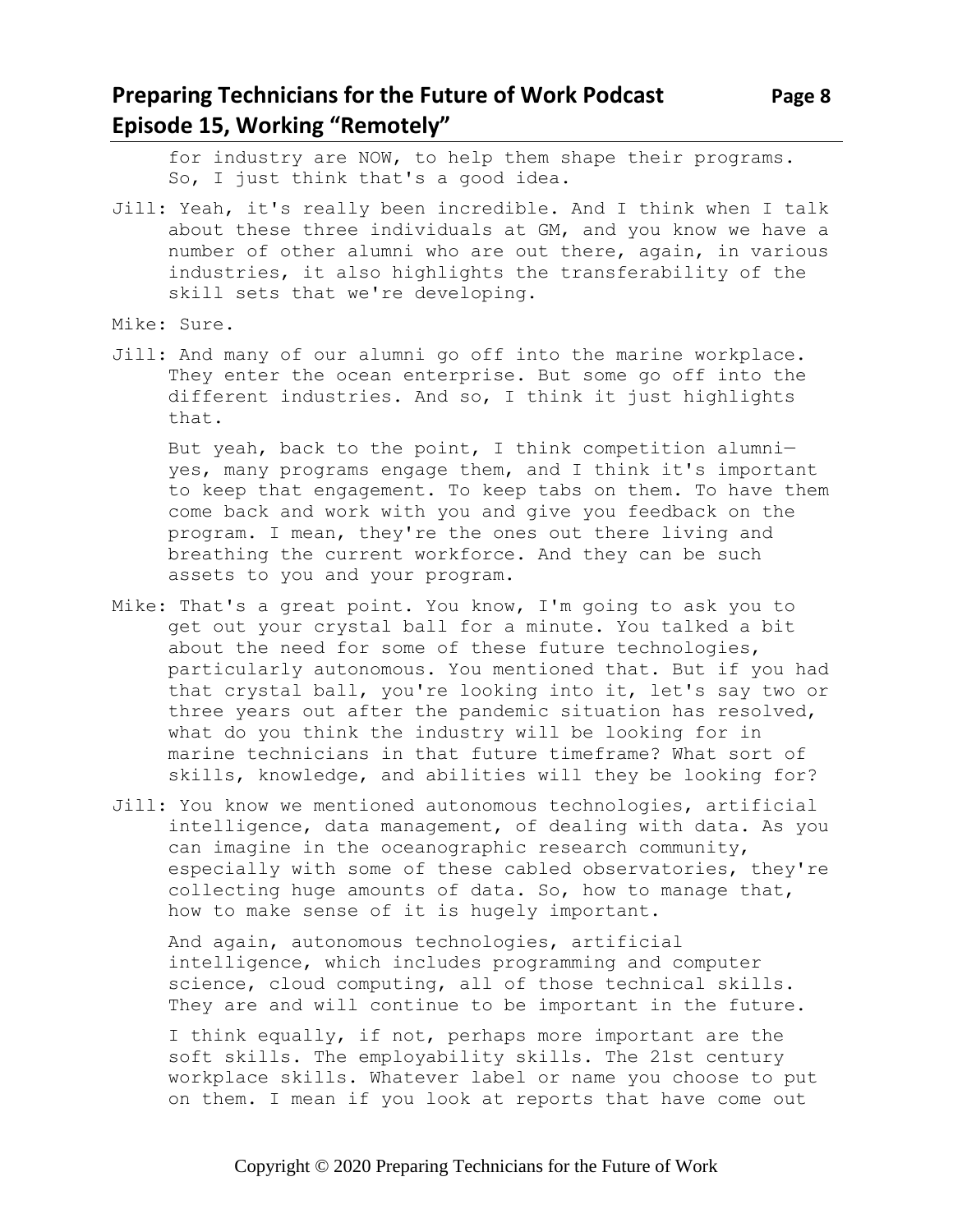## **Preparing Technicians for the Future of Work Podcast** Page 9 **Episode 15, Working "Remotely"**

from the National Science Board and the National Academy, as well as some studies done by more, I would say "commercial" or "corporate" ventures, like LinkedIn and Forbes magazine, they talk increasingly about the soft skills and how important they are now and will be in the future. And I'm talking about things like creativity, critical thinking, leadership and communication, collaboration and teamwork. One of the studies in Forbes magazine listed "adaptability" and "embracing change." And Mike, aren't those two soft skills that we are all currently being challenged to develop? Right?

Mike: Absolutely.

Jill: And so, I think that will become even more critical as we move forward. And circling back to artificial intelligence... I was reading an article that listed some of the best non-tech skills to have, if you want to go into that field. You like to push the envelope and live naturally curious lives. And then you don't get overwhelmed.

And I think, you know, those attributes, again, the soft skills are—and will continue to be—increasingly more important.

I also think, Mike, global collaboration. Global partnerships. If nothing else, this pandemic has showed us how small the world really is and how we are all connected. Again, in that Forbes magazine study that listed the top 10 skill sets that they saw important in the workplace, they listed "diversity" and "cultural intelligence." So, the ability to appreciate and get along and work with a range of genders, ethnicities, religions, cultures. That is important now and will be more important for all of us, I think, in the future. And especially our students.

And that may very well be the number one outcome of the MATE World Championship. Mike, when we get together, we have students from 30 different countries. And to watch them working together, sharing—it is a competition, we know that, but so much more. There's collaboration. There's networking. There's friendships and relationships develop that continue on. And so I feel like, in that sense, we are helping to prepare them for the global workplace. And help them to have and develop that diversity and cultural intelligence.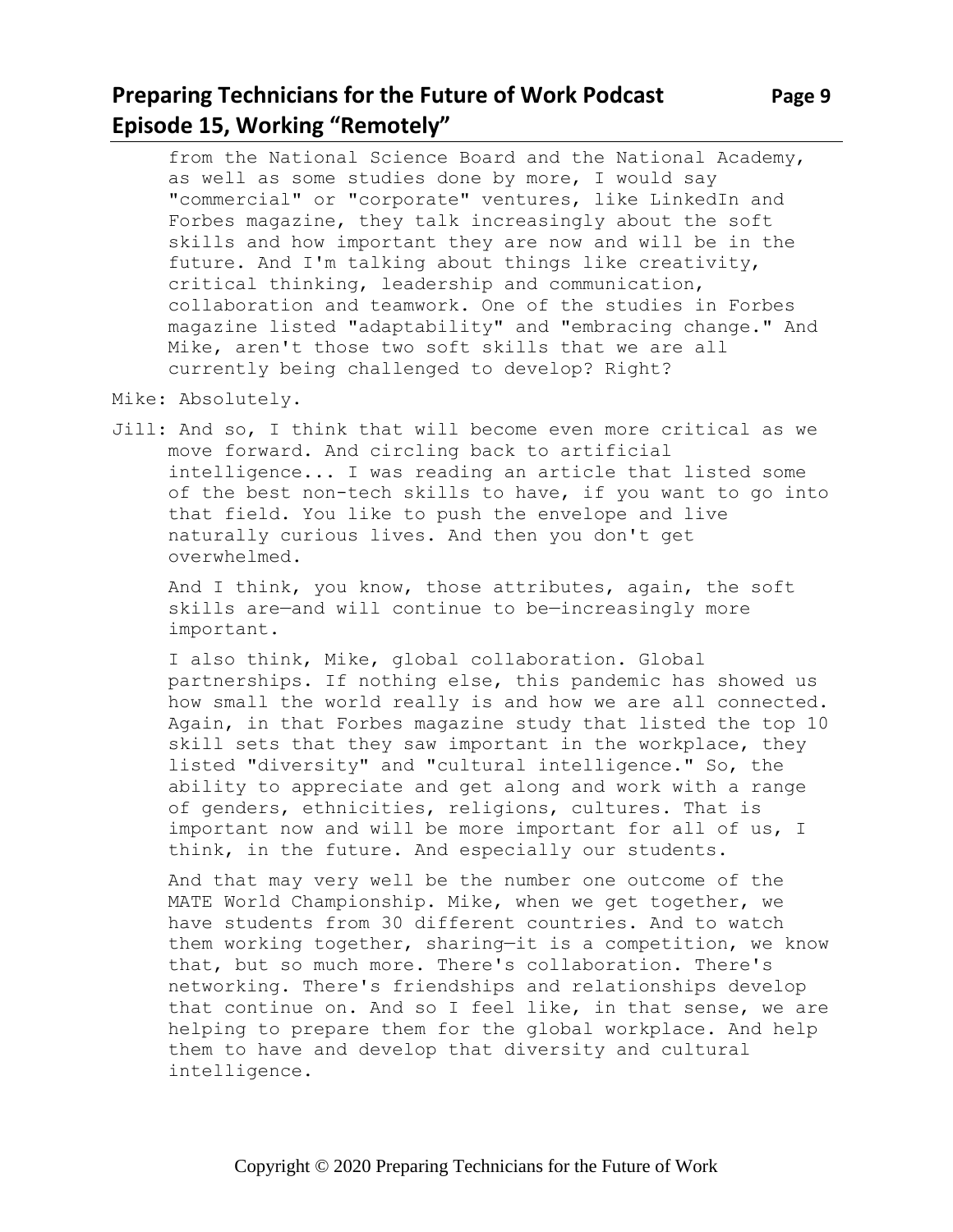### **Preparing Technicians for the Future of Work Podcast Page 10 Episode 15, Working "Remotely"**

thing.

- Mike: Jill, I'll make sure in the Show Notes that we put a link to that article. And also a link that will help our listeners find out more about your Competition because, as you say, it's been going on for a long time and it's a big
- Jill: Yeah. Thank you, Mike. I'd appreciate that. That would be great. We'd love to get more people involved or at least seeing what we do. I'm just really proud of how that program's developed. And how we've gotten such support from employers, and working professionals, and our alumni, and certainly how big it's grown at this point. Pretty rewarding to see that. And humbling as well.
- Mike: Cool. Today, Jill, it was just fascinating. We started talking about industry, how to keep them engaged. How to use communication. Demonstrate ROI. I think all of us can learn from those lessons.

And, in particular, about identifying a champion, whether it's a society or an industry member and working with them. I think those were good suggestions that we all can use.

I also liked how you use your alumni, right? That's really a great method of keeping connections with them and also helping them help you identify future workforce trends that they're seeing in their own industry.

And then, finally, we talked about these future skills, the big data skills, autonomous, but also those key workforce skills, the naturally curious type of people that industry is looking for.

I just really appreciate those comments, Jill,to help our listeners think about their own programs. Our industry listeners, thinking about how they interact with education. I appreciate your comments today, Jill.

Jill: Thank you Mike. With the Competition alumni, we do keep tabs on them. Long-term tracking and just keeping in touch can be really challenging. But we recently completed a second survey of our Competition alumni, where we reached out and asked about their degree programs, where they are now, if they're in the workplace. And specifically, how they feel the competition had an impact on their education and career choices. And we got some really wonderful and powerful results. So I'll put those up on the site that you'll share with the listeners that focuses on our Competition, and those results will be up there as well.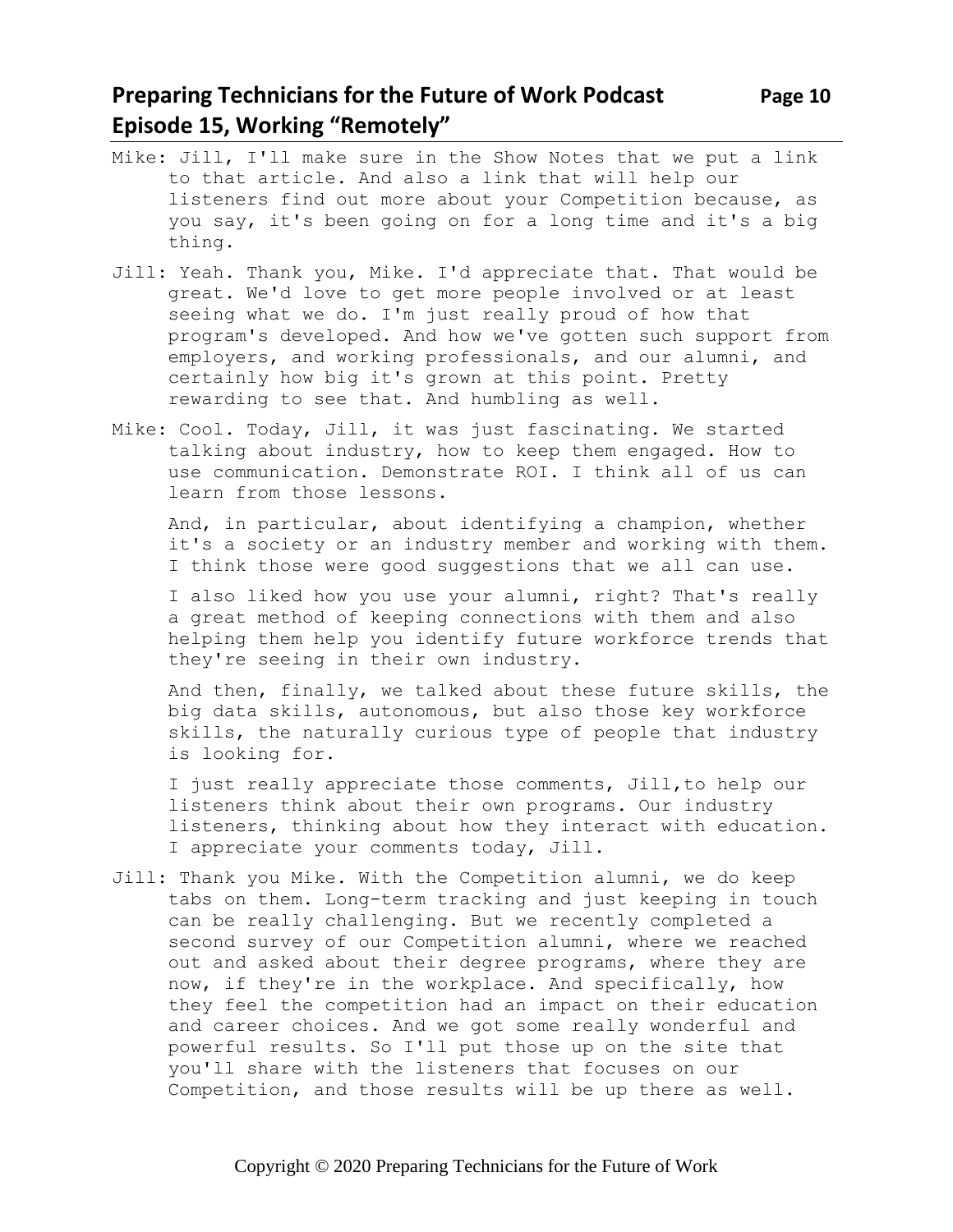#### **Preparing Technicians for the Future of Work Podcast Page 11 Episode 15, Working "Remotely"**

- Mike: And Jill, I think that's really important because, after all, we do these activities, but what really has the importance is "What is the impact over time on the students that participate, who become your alumni?" So, good! We're looking forward to looking at those results as well, Jill.
- Jill: Thank you, Mike.
- Mike: I appreciate talking to you today, Jill. Best wishes for your future competitions in whatever format that they happen to be.
- Jill: Thank you. Well, you know, Mike, our competitions are all about "telepresence" and really working remotely. Our students sit at the side of the pool with a tether, and a robot that's several meters away at the bottom, completing the tasks. And certainly that can translate into them sitting in an office and piloting an underwater vehicle thousands of kilometers away. And so, working remotely, having this telepresence, I think our students may be working through some of the challenges of working at home and working remotely. They may be doing that much, much better than the rest of us—considering they've had practice!
- Mike: They're living it! I see that.
- Jill: Yeah! Absolutely!
- Mike: All right. Thank you, Jill. We'll talk to you again in the future.
- Jill: Okay. Thank you, Mike. Take care. And I really appreciate the opportunity. You be well.
- Mike: Goodbye.
- Jill: Bye-bye.
- [music]
- Mike: Listeners. At the time of this interview industry and the world has been dealing with the challenges during COVID-19. Keeping industry engaged with education is particularly important today as we help prepare the future technician workforce.

In our podcasts today we heard from Jill how she interacts with professional societies and she finds champions inside those organizations. She works on high levels of communication with them. She demonstrates return on